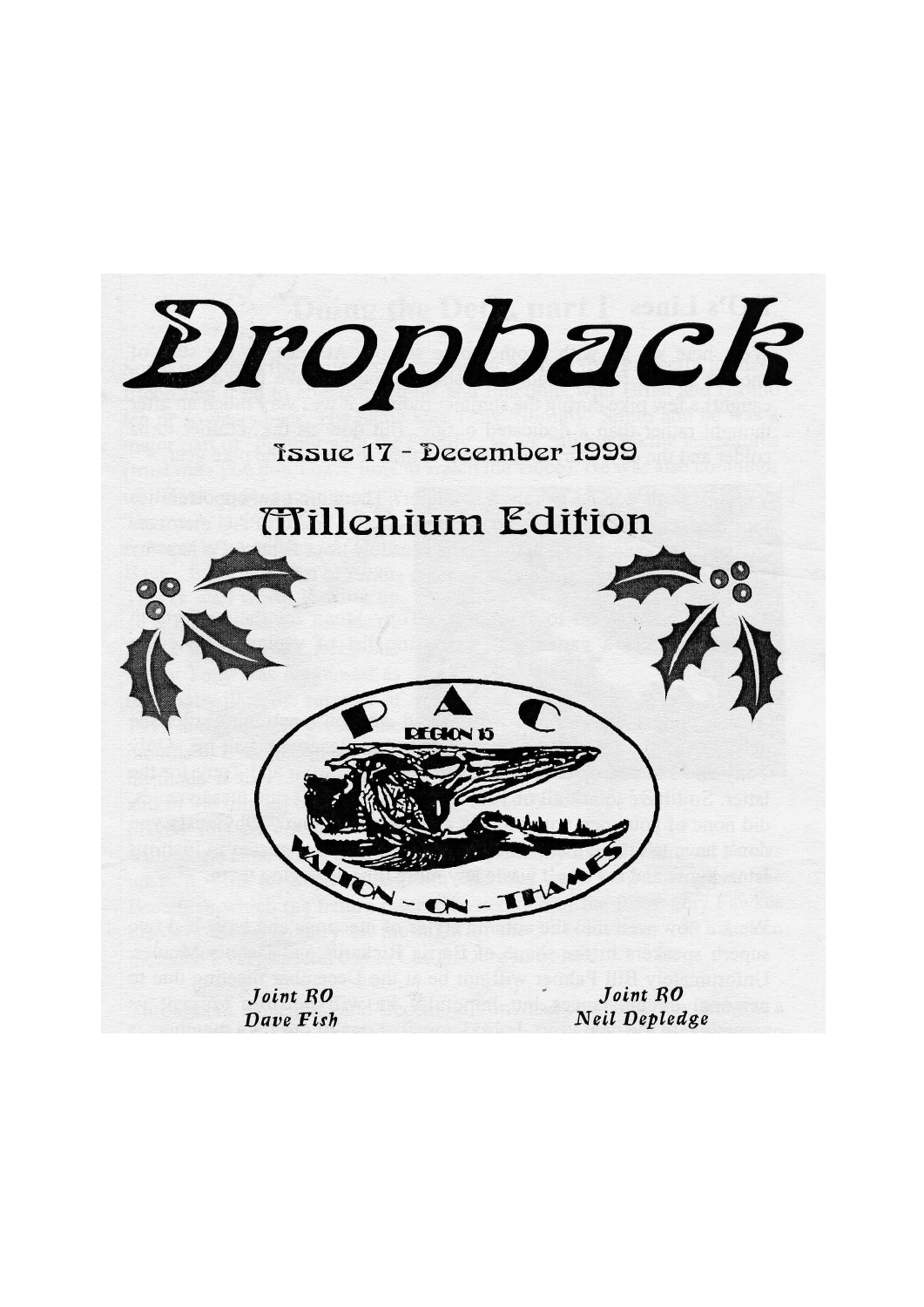#### **RO's Lines**

Well, here we go with another pike season. At least its the start of another season for the traditionalists. Although I have fished for (and caught) a few pike during the summer months, it was very much an after thought rather than a dedicated outing. But now as the weather turns colder and the days start to shorten it is time to get out the pike gear.

So where will you be fishing this winter? There are new opportunities for all of us. Through Steve and Dave's efforts, Walton PAC members have the opportunity to fish the Fen-is Meadow trout fishery. Perhaps by the time you read this there will be some stories to tell. Thanks must also go to Darren and Tony Stone for their efforts in putting together a varied and interesting list of venues for Region Fish-Ins.

At that point I had stopped writing and am now continuing after the debacles of the Grand Union and Wilstone Reservoir fish-ins. Only Tony and I turned up for the former and only Darren and Tony for the latter. So I have to ask all of you, 'Why if you didn't rate these venues, did none of you open your mouths and say something?' Obviously you don't have to attend these trips but if you are not interested in Fish-ins let us know and we won't waste any more time arranging them.

We are now well into the autumn series of meetings and have had two superb speakers in the shape of Barrie Rickards and Dennis Moules.

Unfortunately Bill Palmer will not be at the December meeting due to personal circumstances but hopefully he will be able to visit us sometime in the New Year. I also know that one of our own members is planning a talk and slide show for the New Year. It is important that we build upon this purple patch of presentations, so if you know of someone who would/could give an interesting talk let Dave or I know and we will try to book them.

**Neil**



#### **Doing the Derg, Part I**

Some people in the region may remember a small (but perfectly formed) friend that used to attend meetings and functions with Brian and I some ten or so years back. His name was Tony "Stumpy" Smith and he was a major part of "Fishing with the Family", as we call our piking adventures (trust

me - you don"t have time to watch the video). He was also co-author of "Bank side cooking with Thommo and Smiffy" which features in an edition of "Drop Back" from way back when. This is well worth looking up as it has the recipe for Uncle Ben"s threeminute rice! Sad to say Tony was diagnosed as terminally ill in the summer of 1997 and was only given nine months to live. In typical style he made it to February 1999 and in the time in between we played lots of cricket, toyed with sports cars, drunk a lot but more importantly fished whenever he was up to it. This included a damp but



hilarious week long boat trip to the Broads in which the nature reserve hosted one of the finest Guy Fawkes displays in the country that night of the  $5<sup>th</sup>$ . November 1997. It also included a very special trip to Lough Derg in Ireland.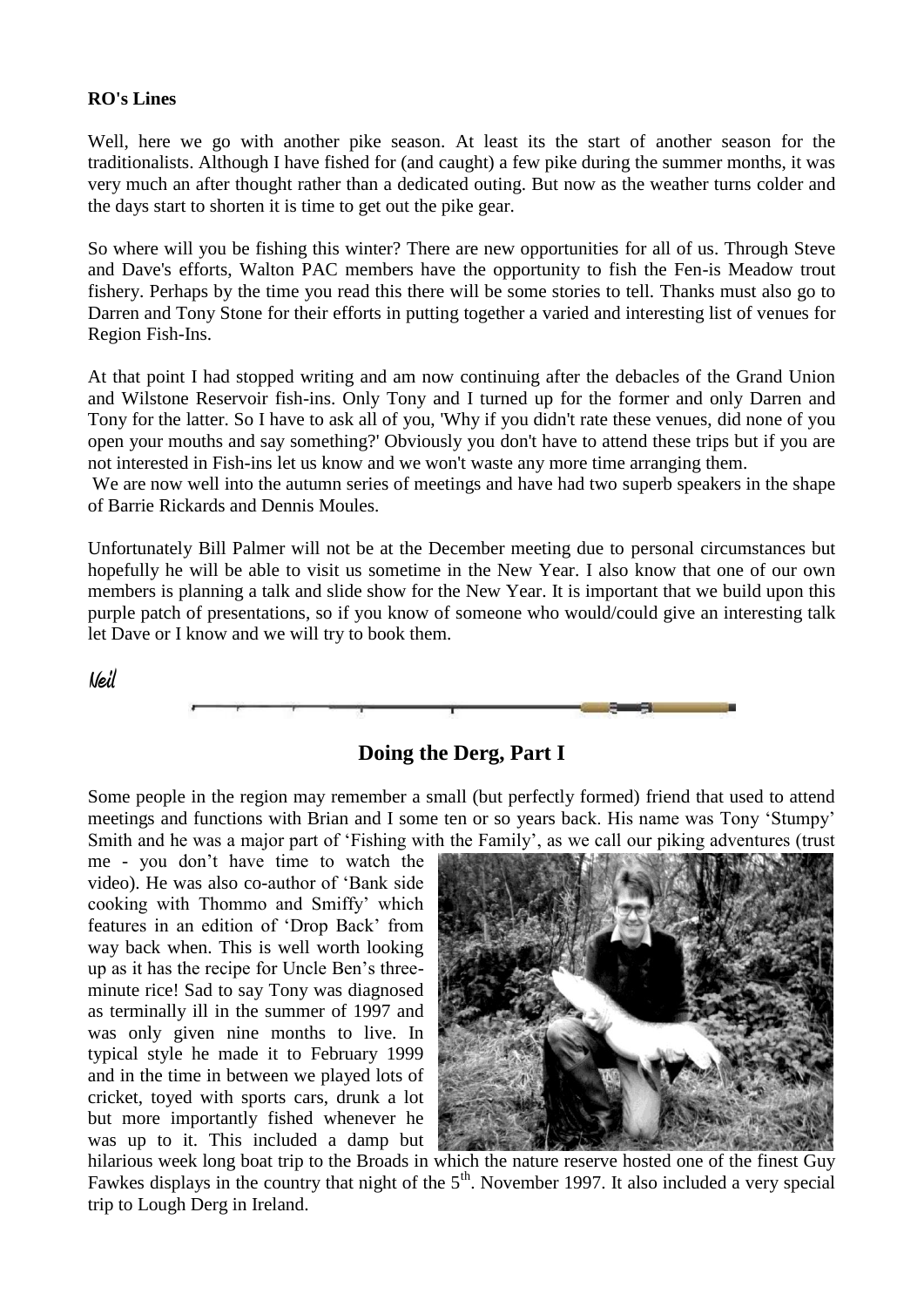Throughout November and December Tony had chemotherapy and was a bit low when 1998 arrived. A group of us had tried to give him targets to aim for but at the time we had no plans on the go. One very drunken night Tony mentioned that a friend, Chas, had said that if we went on the Broads again he"d like to come with us. I had private reservations about being stuck out on the waterways if Tony was taken bad so I suggested we should think of hiring a cottage somewhere new – what about Ireland or Scotland. Smiffy immediately found an ad in one of his magazines and I phoned there and then. To take a drunken caller at 10.30 at night seriously shows what a laid back character our now friend John Finn is. John only had one cottage in use and that was booked but he told us he was decorating a second and that would be ready shortly. He advised leaving it until May but I explained our position and he worked (a word not high on his vocabulary) his socks off to have it ready for February. Our trip to Lough Derg, the largest Lough on the Shannon, was definitely on. The intrepid party was made up of myself (Dave Thomas alias Thommo), Tony Smith (Stumpy/Smiffy), Simon Coxwell (Coxie), Dave Hodges (Aussie Dave) and Charles D. Whiteoak Esq (Chas).

We arrived with a gale blowing and although Hodges and I were adamant to fish the first day we had to be content with slinging the Beno eel out in the harbour, all to no avail. Looking out at the Lough you would have thought you were at the sea front with six to eight feet waves crashing down. There were two trophies up for grabs, "The Beno Eel Challenge Trophy" (for the largest pike caught on a Beno Eel) and "Doing the Derg" (for the total weight of pike caught in the week), but it looked like we"d be lucky to fish at all unless the forecast for the week was wrong.

We settled in to the cottage. With the peat fire and a glass of Jamesons in your hand it didn't matter that there was a gale bowing, it was all rather snug and so far away from the rat race you wanted to stay forever. The next day was the same and we had to be content with fishing the river. This at least gave us the chance to show off our boating skills to John and by the end of the morning he knew he was dealing with a load of idiots, with Hodges being at the top of the pile. He and I were sharing the smaller boat and when we announced we were going to do some trolling John asked who would be rowing. The grin that spread across his face when Hodges picked up the oars said it all. As Aussie was to say many times that week "he thinks I"m stupid". No fish caught by the way. John then announces that we are going to cross the Lough to fish the sheltered side (it"s miles across!). The mad Irishman sets off with Coxie and Smiffy and Hodges and I have no choice but to follow. We went straight at the waves (the only safe way) and within seconds we are so wet from spray that I'm waiting for my life jacket to inflate itself. I'm on the engine and remember thinking how I wished Brian was there to see Aussie Dave"s face. He was clinging to the middle seat, grimacing as every other second we were flung high in the air, only to come crashing straight down again and receive another soaking. I should have been as worried as he was but he looked so funny that I got the giggles and had to shake myself out of it to set off in pursuit of our host and friends. The speed we had to troll at would have taken a very fit pike to keep up with, let alone snatch our magnificent selection of lures (yes, the total staff of Harris lures had a holiday in the Caribbean on the proceeds from us). Even though the weather was hostile the enormity of the Lough and the scenery was breathtaking.

We commiserated with ourselves at the "Whiskey Still" that night and drank the most superb cider we have ever tasted. It was so good we had to taste a lot. The result was that early next morning John Finn was knocking on the door and getting us up to report a short break in the weather. The plan was to immediately move the boats to another part of the Lough where we would be sheltered and reasonably safe from the weather that was forecast. Coxie has gone to pick Chas up from the airport so Stumpy and I were taking one boat, John would lead in the other and Aussie Dave was to take the car round to the new mooring. John had drawn a map. He told Dave that it would take us 45 minutes in the boats so he had better leave in the car straight away. It took Dave 10 minutes – "he thinks I"m stupid!". The frightening thing about this trip was the huge rocks just visible below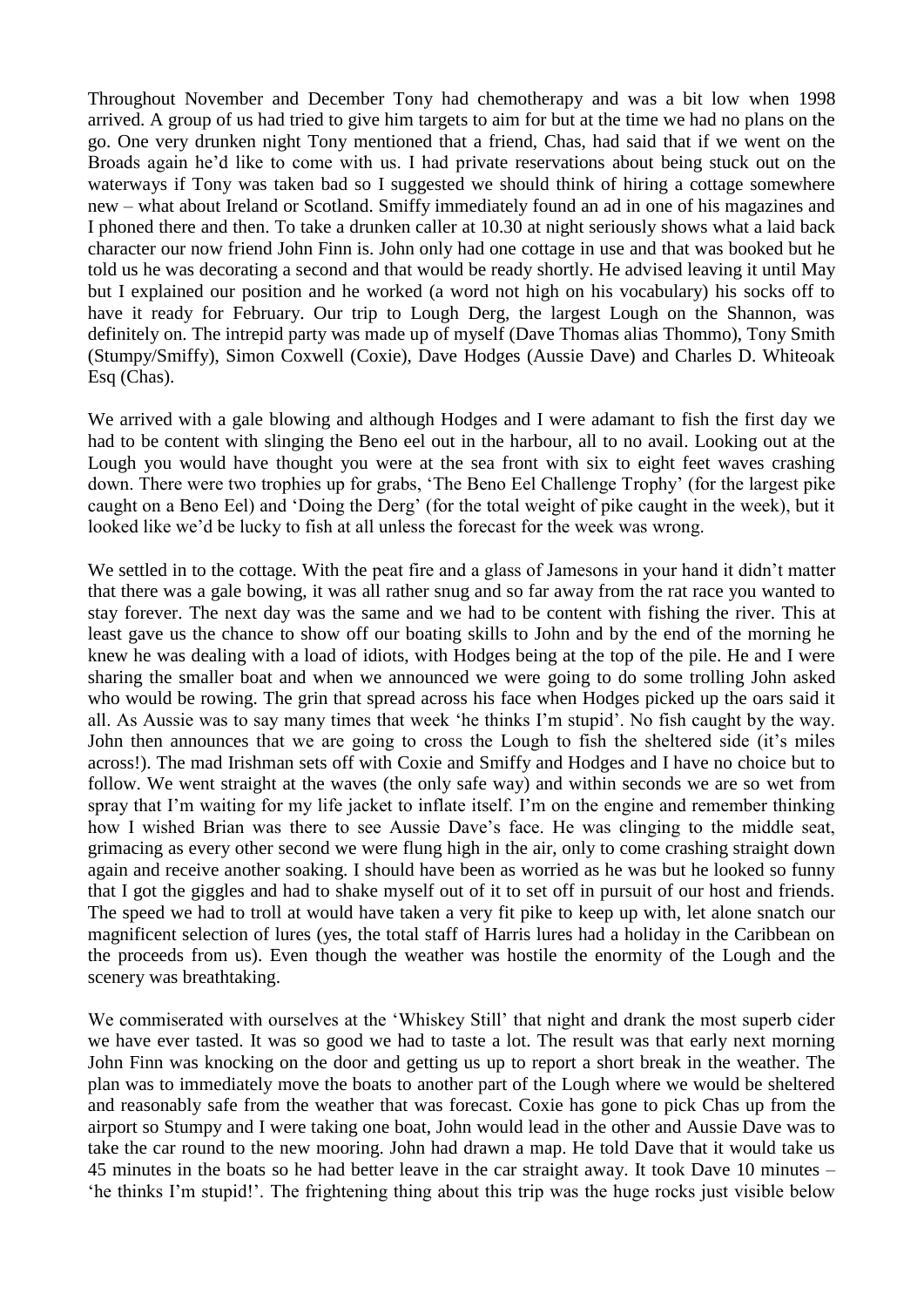the surface but it was worth it as we were now in a sheltered part of the Lough and should be able to fish for most of the remaining week. John took us out and showed us some likely spots, always with the rider "its better in the Spring". One area he showed us was called "the Peat Lough". Just imagine an area of about eight acres, twenty feet deep and enclosed by reed beds, totally sheltered from even the worst of winds. It was love at first sight. It was here the fish would come to spawn in the Spring but it had to hold pike all year round. Surrounded by huge green, green hills that even looked as if they glowed in the rain and with an ivy clad ruin looking down on from years ago. What a place to sit and unwind. Who cares that there were no fish that day? At the board meeting that evening Hodges and I decided to get up early and be on the Lough at first light. Smiffy, Coxie and Chas were to have a lie in.

A misty cold morning, still dark, Dave and I steer the boat into a bay and start to troll twenty yards from the shore. Dave"s using a lure and I"m using a dead roach under a fox trolling float (very good). Dave gets snagged, I stop the boat and we start to row back over the snag. My float, no longer being towed, disappears. Panic! We're drifting into the reeds and rocks, Dave's lure is snagged and I've got a fish on that's already run fifty vards from left to right. I've got to keep it out and away from the reeds and Dave's anchored line but we've also got to stop the boat from being

blown on to the rocks. Fortunately, we"re the only two people stupid enough to be out at that time in the morning and no one can witness the mad behaviour that is taking place in the bay. Dave frees his lure and rows us away from the rocks just as the fish is tiring after putting up a tremendous fight. It comes to the net, Dave lifts it………and the landing net handle snaps. Phew! The net catches on the rowlock and the fish is still in it. My first Irish pike is boated. Seven and a half pounds, how can it have fought like a good double? Smiles and photos all round and back for breakfast. Guess what – the others don"t believe us.



One big shock on the way back. We pass within feet of a huge rock, the size of an iceberg, six inches below the surface, thoughtfully marked with a rusty metal rod, which is visible from all of ten feet (in good light). When we asked John why it was not marked better he said if it was more boats would come round into that bay and that's not to be encouraged. We return in the afternoon. Dave, Smiffy and I are in the large boat and poor old Chas is with Coxie who is in a very philosophical mood (meaning of life, smacking children etc). No takes so we decide to try a small hidden Lough that a gamekeeper had mentioned. Coxie and Chas decide to go back round to the Peat Lough. As soon as they are out of our sight their engine cuts. Warning to all users of boats, check your fuel at least every other day! Better still, Coxie, every time you go out! Poor old Chas has to row a few miles. Seriously, lucky it happened on a calmer day. We go in search of the stream that will lead us to the Small Lough. By the time we"ve found and negotiated or way up it we have very little time to fish but it"s got to be worth returning to. Down the small stream and out in to the main Lough. Full speed round the bay and past the Peat Lough, head straight for the mooring. This has all taken forty minutes and its got quite dark. The shoreline is even darker. Look for a landmark. Was that street lamp near the mooring? Is that Dave's car in the gloom? Luckily yes. Now look out for the rocks each side of the channel. We"re back! What bloody idiots! Worse than Coxie? Probably, yes.

Day five, Tuesday. We fish the Peat Lough to no avail whilst Hodges stays at the moorings and tries his luck for coarse fish. Good news, Hodges has caught some perch! Bad news, they"re all over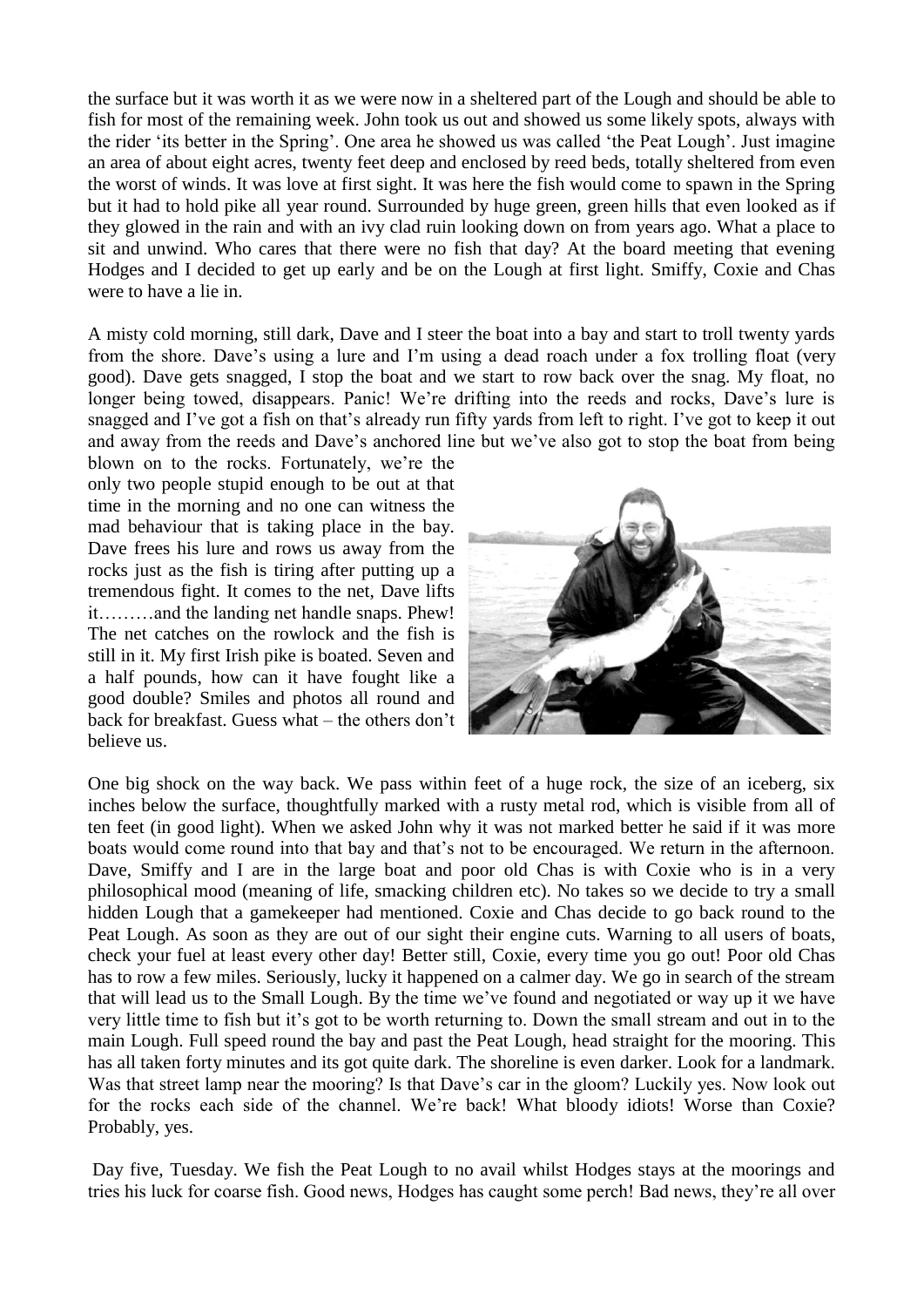half a pound. We sack them up at the mooring for use in the afternoon (when they've died). These dead perch need two floats to stop them swimming to the bottom and even then they"re still capable of holding them down for five seconds every now and then. It"s really quite exciting but the expectancy comes to nothing. Back to the cottage along the windy country lanes. We"re joined in the road by a hapless hare that tastes lovely cooked in red wine with onions.

Day six. Bad weather, lots of waves. We know the Peat Lough is sheltered but we've got to cross a lot of water to get to it. Smiffy and I decide to try, Aussie is going to stay and fish for anything but

pike (and draw pictures – he"s gone all arty). I tell Smiffy to shout if he thinks I"m pushing our luck and head out into the Lough. We have to do two sides of a triangle, straight at the waves and then back at an angle to avoid capsizing but we make it to the Peat Lough, moor up in the reeds and fish out into deep water. The two Spiny Normans are working well but they still have the annoying habit of constantly taking the floats under for five seconds. This is the last day we"re to fish together as three of us leave tomorrow; Stumpy and Coxie are staying one day more. I desperately want Tony to catch but sods law comes into play and it's my float that



goes under. This time it stays down. Has Norman snagged or is he being eaten? Tighten up, feel the tug, STRIKE. Line peels off and the fish heads for the middle of the Lough. Great fight from a ninepound fish! Make no mistake; Lough pike fight like hell.

That was the last time I pike fished with Tony. John Finn took them out the next day and didn"t come off the Lough until Tony had caught (a couple of jacks but Irish pike none the less). We did do a few carp trips in the summer of 1998 but that trip to Ireland was very special. When Tony died we vowed we"d go back and this we did in April. This trip produced lots of fish and I intend covering it in a future Drop Back but for now I hope you haven"t minded me reminiscing over that first and memorable trip to the Emerald Isle.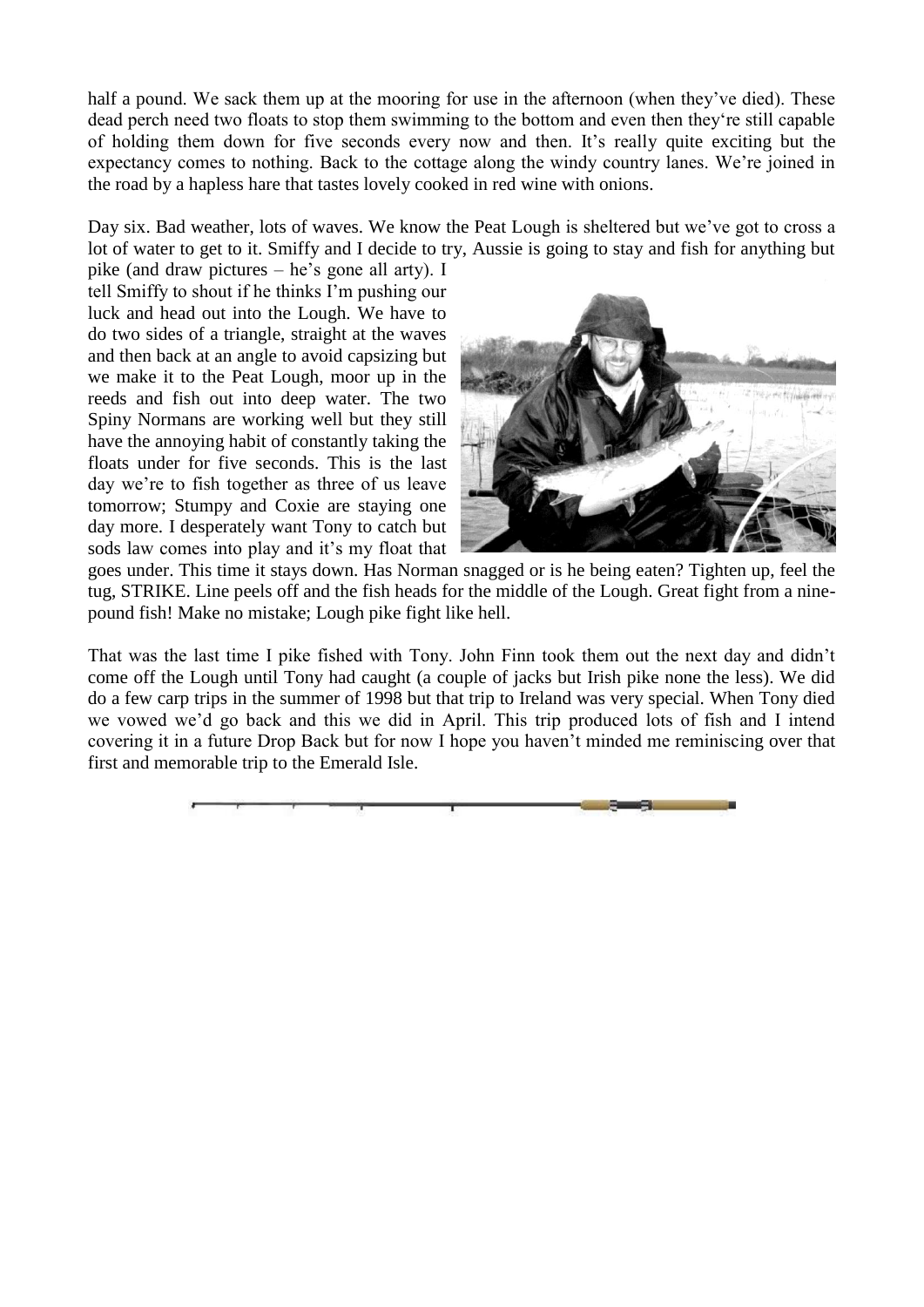### **Fish of the Year**

Pictured below is Chris Sims with his magnificent pike weighing in at 31lbs 04ozs. It was caught from the same Fenland Drain that barely a month earlier produced Chris" previous PB, a fish of 28lbs.



## **Cold Casting**

We arrived at Lowestoft early evening on a normal mid January Friday to shore fish the north beach for the weekend, knocking on the back door of the tackle shop to pick up our order - lug, rag, and some squid as we always did, the shop owner said.

"You"re wasting your time. There"s a strong north-east wind on the way in. Your best bet is to turn left at the Chine, walk half a mile to the pillbox, set up your brazier on the leeward side and go to kip in your sleeping bags". We thanked him, then set off to park the van at the foot of the Chine and from there to the pillbox.

On arriving we set up the brazier and boiled a kettle of water to make the tea. By this time it was dark and, as the man, said, a biting north-east wind was starting to pick up. At this point I noticed the ice forming along the shore side, the first time that I had ever seen the sea freeze and it was slowly getting worse.

We set up a rod each, baited and cast out. After that we each took one-hour turns to watch for any action, while the rest tried to keep warm. One real piece of luck was that the pillbox was full of driftwood, so the brazier was kept well alight. In next to no time it was my turn to keep watch, so I donned my heavy weather gear and stepped out. The strong ice cold wind now snow laden, was hitting the beach at an angle. The wet line was rigid with ice, glistening in the pale moonlight. After what seemed like a month my stint was over and I staggered back to the lee of the pillbox.

My parka was so rigid that I had t wait while it defrosted so that It could be taken off, The next item was food, so the double cooker was set up for a brace of bacon and onion baps and a steaming mug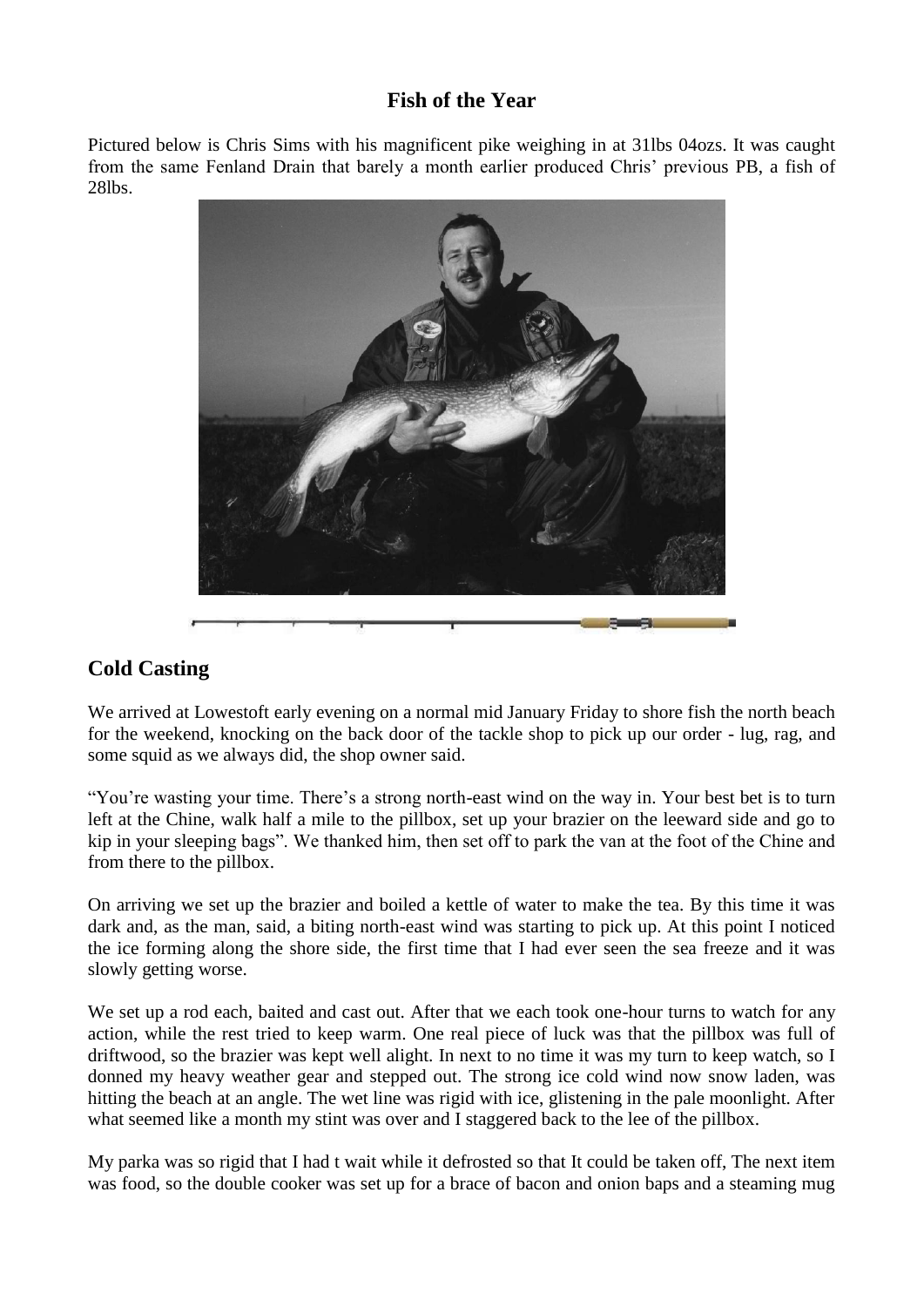of tea each. The aroma and the taste have to be experienced to be believed. Try it in that situation sometime, you won't regret it.

Eventually the night gave way to dawn and breakfast. Another memorable event but the rods never moved probably because they were frozen stiff and we had a right old job taking them down. At eight, the tackle dealer showed up with tea in a large flask, a most welcoming site. After re-driftwooding the pillbox, we were on the road by ten, looking forwards to hours of dodgy driving back to London.

Cec White



**A short session on the Thames**

I thought that I would share with you a pike session that I had recently on the River Thames at Chertsey. It was a Wednesday; the sun was shining and the wind blowing gently from the southwest, making it a very mild day.

I arrived at about 11-30am and promptly set up two rods. I baited one with a legered sardine and the other I freelined with an eel section. I had a take almost immediately on the sardine which resulted in a pike of about 4lbs.

An hour later and the sardine was away again. This time hard fighting pike of 10lbs 03ozs was landed. It is always nice to catch a Thames double.

I decided to change the eel section to a popped-up sardine. Nothing happened for the next few hours. I brought in the popped-up sardine and removed the balsa wood insert. The sardine was now resting on the bottom and within minutes I had a take upon this bait. A further couple of minutes resulted in a hard fighting pike of 7lbs 14ozs lying in the net.

I always check the swim I am fishing for depth and features and on this occasion it worked well. I caught the first two fish in the deepest part of the swim, about 12 feet, and the last fish of the day at dusk in the shallowest part of the swim at 9 feet.

A very pleasant autumn afternoon"s fishing.

Tony Horwell



# **Compare and Contrast**

The weekend of the 6th and 7th of November provided the most startling contrast of good and bad pike fishing I have ever seen. It was very much a case of the old North/South divide.

Here in the South we experienced one disappointing and one truly awful days fishing at Thorpe Park. On the Saturday the Region turned up for its second boat and bank day, and, for the second time running the weather Gods decided to see how hard they could blow. Not only was it very windy, when we drove into the park we discovered that a temporary bridge had been built over the main connecting channel and that it was impossible for boats to move between back and front lakes